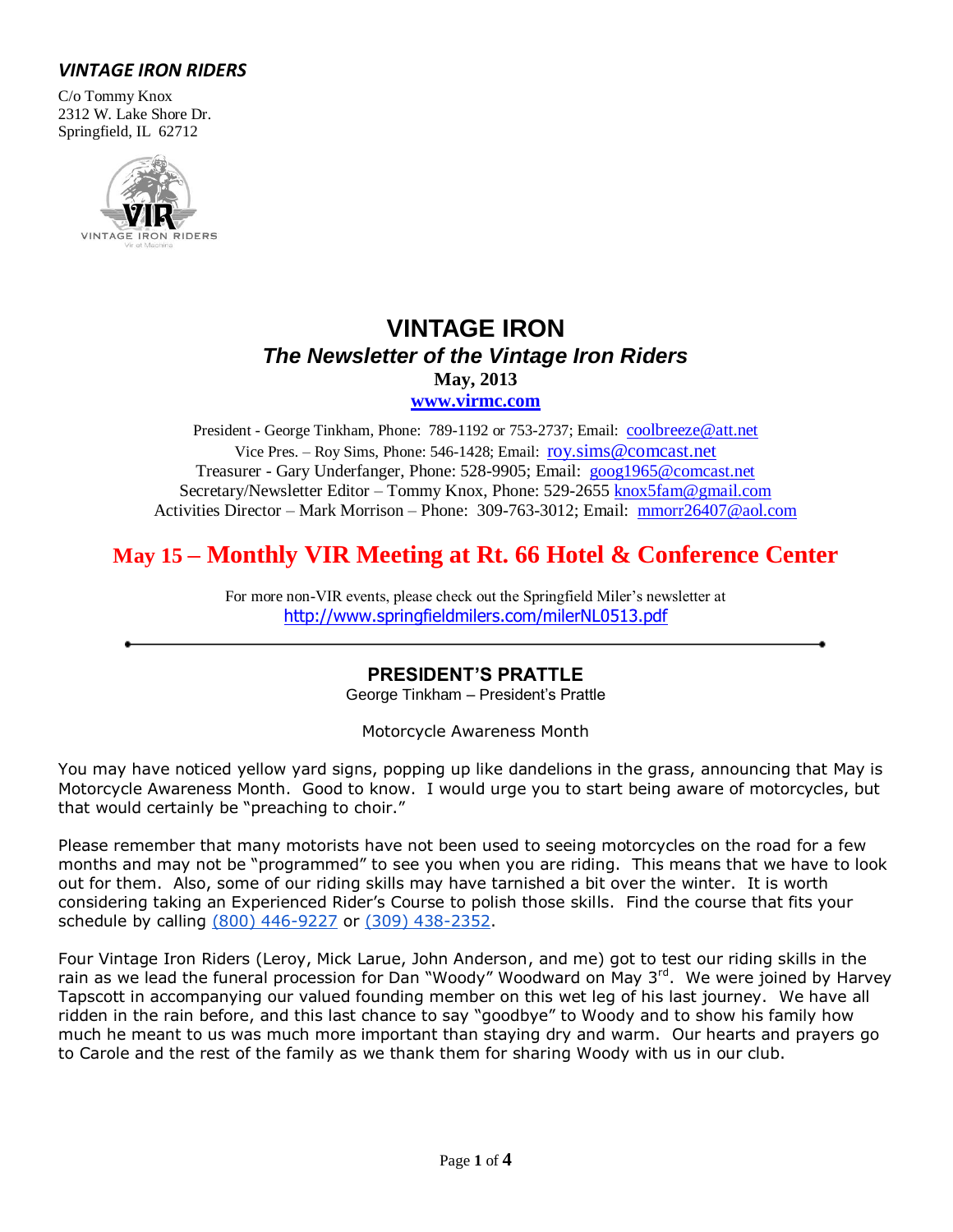Before I take off to participate in A.B.A.T.E.'s "Awareness Rally" today, let me remind you of the Park and Display event at this month's Springfield Mile on May 26<sup>th</sup>. It will be fun to see what bikes and people show up this year. Sometimes, it is a toss-up as which is the most interesting: the machine or the rider!

### **ABATE Motorcycle Awareness Rally**

The weather was damp and cool but the atmosphere was heated up at the ABATE Motorcycle Awareness

Rally May 5 at the DOT parking lot. Club members Leroy Solomon, George Tinkham, Dave Culbertson, Tommy Knox, Frank Darneille, and Bob Ramsey were present to represent Lincoln Land ABATE Chapter from the Vintage Iron Riders. Our favorite Rock-A-Billy band, Suicide Shifters performed their first Springfield gig Saturday, May 4 to a small but enthusiastic crowd at the North end VFW. Club members spotted at the Saturday night party included Goog and Tammy Bobbi Ozanic, and Randy Spengler. If you have not yet jointed ABATE, please consider joining this organization that is fighting to keep the motorcycle rights we already enjoy.



PHOTO BY TERRY FROM BLOOMINGTON

## **Springfield Mile Park and Display**

On Sunday, May 26, the Vintage Iron Riders will once again sponsor a place to rendezvous and park motorcycles 25 years or older at the south end of the fairgrounds grandstand. The displays on Memorial Day and Labor Day are the biggest club events of our year. If ever there was an activity to be involved in, this one is it! Even if your motorcycle is less than 25 years old, you're still welcome to park in front and join in the camaraderie that typifies our organization. We will be giving out souvenir mementos to every motorcyclist who displays their bike. This year's gift is a band aid dispenser emblazoned with the flying wings of the VIR logo.

## **VIR Picnic/Membership Recruitment**

What's not to like about dozens of motorcycles parked at a Lake Springfield setting while the aroma of slowcooked ribs wafts on a gentle breeze?? You are also enjoying the beverage of your own choice (which you brought) and making new friends with guys you have seen in the past at club meetings. Tommy and Tracy Knox are once again opening their home to accommodate what is becoming a much anticipated annual event. The club is providing the meat. Please bring a covered dish and lawn chair, if possible. There is a leisurely ride of about 30-40 miles at 2:00 pm. Food will be ready at 11:00 on June 8. If you are definitely coming, please call Tommy at 529-2655 or email to knox5fam@gmail.com. BYOB.

#### **Daniel "Woody" Woodward**

Longtime VIR member and motorcycling legend, Woody, was buried in true biker style with a motorcycle hearse and a handful of club members who braved rain and cold to ride their motorcycles in the funeral procession on Friday, May 3. Woody was an asset to motorcycling in central IL as well as being a devoted husband and father. RIP Woody.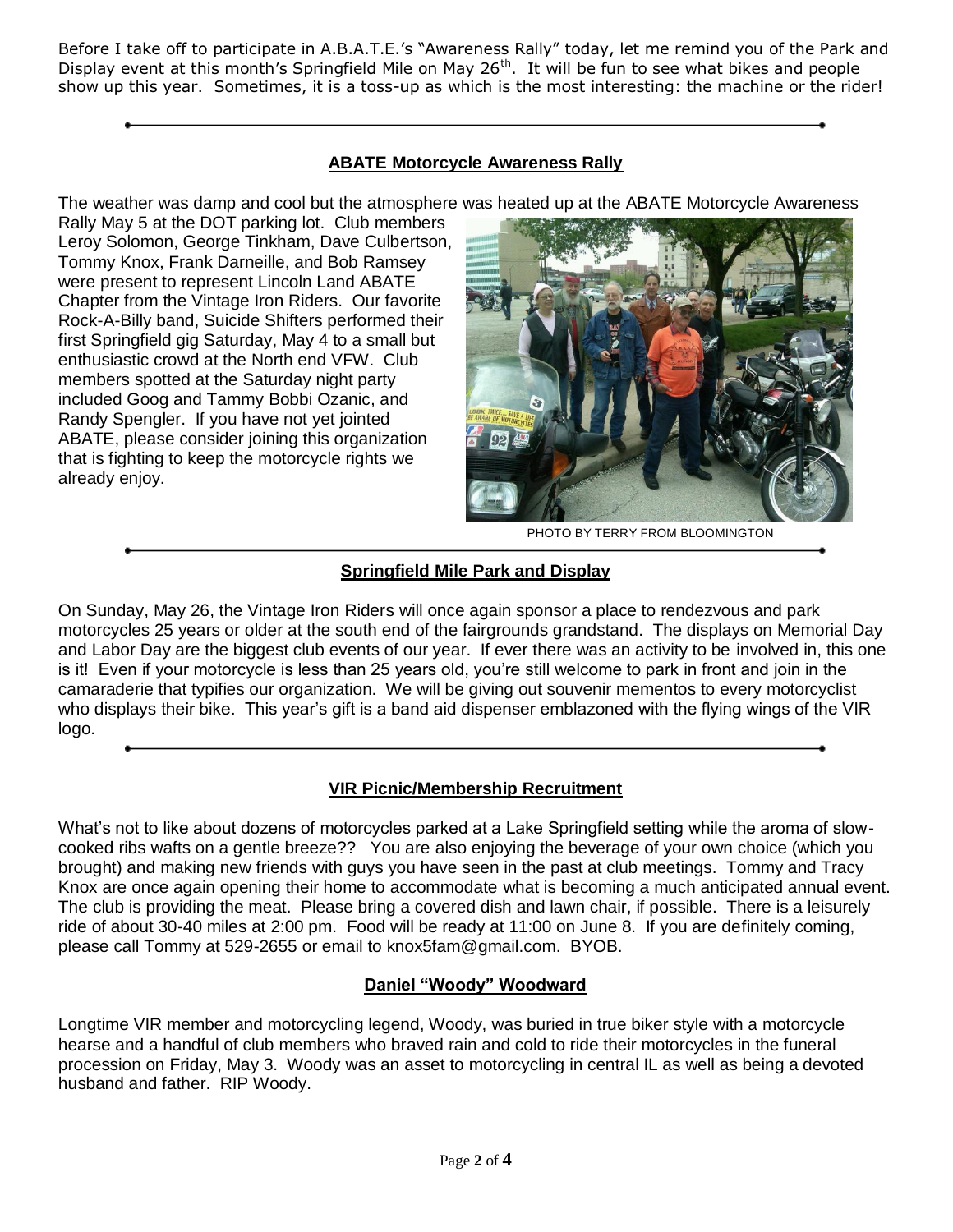#### **Guess Who's Having Some Fun!**



### Minutes of Meeting **Vintage Iron Riders Rt. 66 Hotel & Conference Center April 17, 2013**

Social time from 7:00-7:21 pm, pledge taken and meeting called to order. Cell phones turned off and minutes from March 2013 approved. Sim's displayed the yellow band aid dispensers that will be given away at the Park and Display Memorial Day Mile.

**ABATE Awareness Rally:** Scheduled for May 4 and 5. On Saturday, May 4, the Suicide Shifters, a Rockabilly band, will have their first gig in Springfield at the North end VFW. Michael Baird attended the meeting and expressed appreciation for the support the band has received from our club. Leroy Solomon mentioned that breakfast will be available Sunday morning before the rally **June 8, 2013 VIR Picnic:** Members were reminded of the picnic and ride. Final details at May meeting.

**Treasurer's Report:** there is \$2,203.25 in the Jeff White Memorial Fund and \$1,964.95 in the General Fund, which gives us a balance of \$4,168.20.

**Old Business:** Tinkham gave a status update for volunteer traffic control. Members were encouraged to call their Alderman to voice support.

**Dues:** There were 10 unpaid dues outstanding as of April 17, 2013.

Leroy Solomon alerted members to a coupon in the State Journal-Register for the Springfield Mile.

**New Member:** Harold Glick was unable to attend the meeting in person, but was voted into membership.

**Prospective Members/visitors:** Michael Beard and Chad Philippe, both from Bloomington, applied for membership.

Dave Reischauer highly recommended Ace Upholstery in Fairfield, IL.

Meeting adjourned at 7:50. Linda Woolery won the 50/50 drawing.

Respectfully Submitted,

Tommy Knox, Secretary